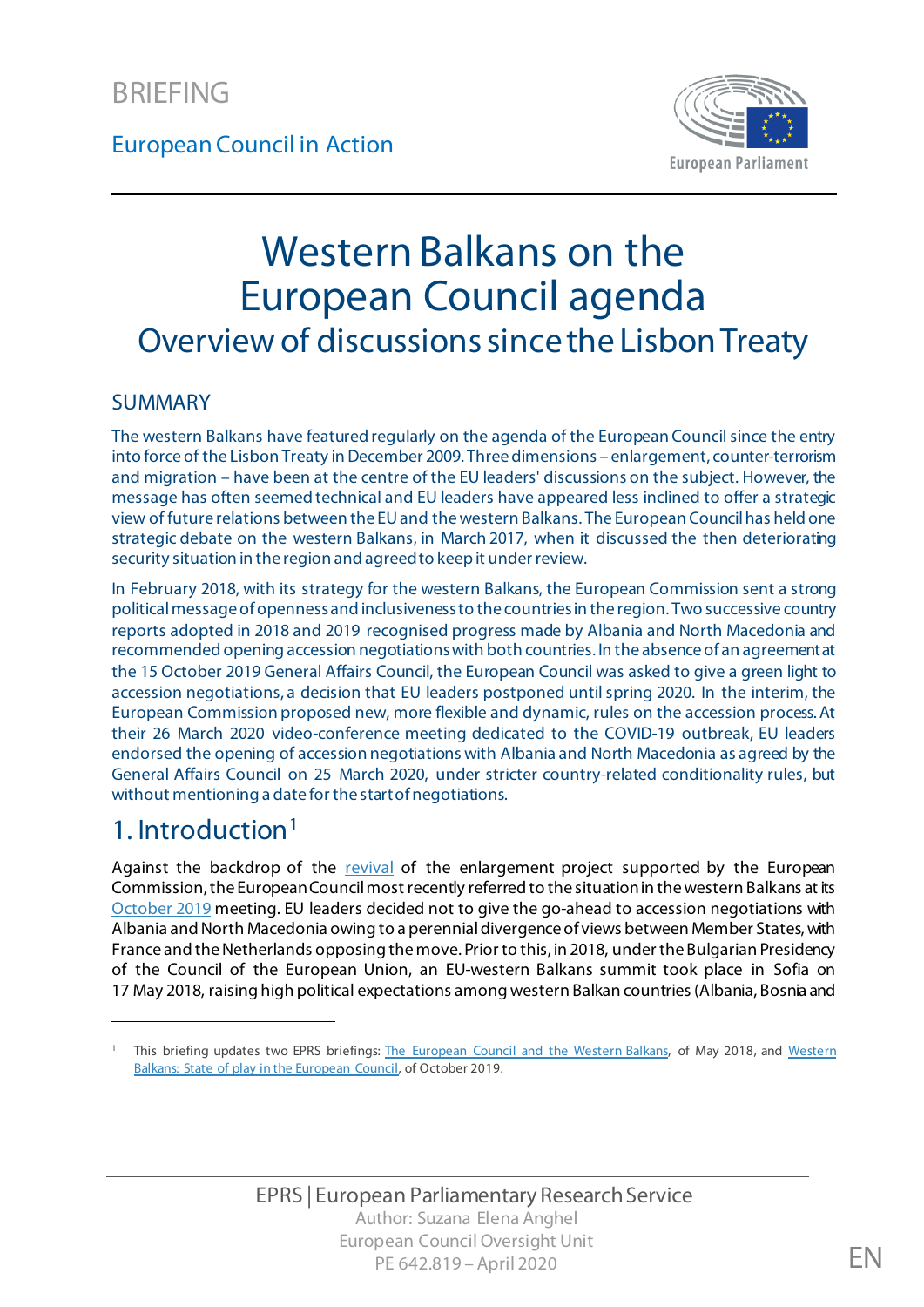Herzegovina, Kosovo, the former Yugoslav Republic of Macedonia, Montenegro, and Serbia).<sup>[2](#page-1-0)</sup> The summit focused on security and 'connectivity' (transport and energy), both flagships of the Commission's February 201[8 communication](http://eur-lex.europa.eu/legal-content/EN/TXT/?uri=CELEX:52018DC0065) 'A credible enlargement perspective for and enhanced EU engagement with the Western Balkans' (hereafter referred to as the [strategy for the western](https://ec.europa.eu/commission/news/strategy-western-balkans-2018-feb-06_en)  [Balkans\)](https://ec.europa.eu/commission/news/strategy-western-balkans-2018-feb-06_en). That relatively dense agenda appeared a year after the March 2017 European Councilmeeting, at which the Heads of State or Government discussed the the[n deteriorating situation](https://www.ceps.eu/ceps-publications/decisive-year-eus-re-engagement-western-balkans/) in the western Balkans. At the time, there was a[n awareness](http://www.europarl.europa.eu/RegData/etudes/BRIE/2017/598607/EPRS_BRI(2017)598607_EN.pdf) among EU leaders that the western Balkans were key to European stability and security.

In this context, this briefing will analyse the actions and main messages of the European Council towards the western Balkans in three policy areas: enlargement, counter-terrorism and the external dimension of migration. These topics have been at the forefront of European Council discussion of the western Balkans since the entry into force of the Lisbon Treaty in December 2009.

# 2. European Council debates on the western Balkans since the Lisbon Treaty

The European Council has regularly referred to the western Balkans in its conclusions since the entry into force of the Lisbon Treaty (see Annex). The main topics addressed are enlargement, counterterrorism and the external dimension of migration.Between 2010 and 2014, enlargement was the only western Balkans-related topic on the agenda of the European Council. A shift occurred in July 2014, when the then European Commission President-elect, Jean-Claude Juncker[, announced](https://ec.europa.eu/commission/sites/beta-political/files/juncker-political-guidelines-speech_en.pdf) a 'break from enlargement'. From that moment on, the enlargement topic ceased to be highlighted at European Council meetings. This situation continued until March 2018, when EU leaders announced that the Council would hold a debate on enlargement at its June 2018 meeting. Since then, the westernBalkans have appeared regularly on the European Council agenda, as shown in Figure 1.



Figure 1 – Incidence of western Balkans-related topics in European Council conclusions

#### Source: EPRS.

The security aspect gained weight in European Council debates between 2014 and 2017. The rising number of foreign fighters departing from the western Balkans prior to 2014 and th[e large number](http://stratpol.sk/wp-content/uploads/2018/01/Metodieva_Returnees_Western_Balkans_Stratpol_FINAL.pdf) of returnees around the same period posed a security threat to the EU (see Box 2). The European Council consequently considered strengthening counter-terrorism cooperation with the region. The outbreak of the migration crisis in 2015 led the European Council to refer regularly to the western Balkans as it sought to stem migration flows along the western Balkanroute. The debates on counter-terrorism and

1

<span id="page-1-0"></span><sup>&</sup>lt;sup>2</sup> Following the entry into force of the Prespa Agreement in February 2019 and a constitutional reform in the spring of 2019, the name 'Republic of North Macedonia' was established as the new constitutional name for the former Yugoslav Republic of Macedonia. Both names are used in this briefing, depending on the moment in time in question.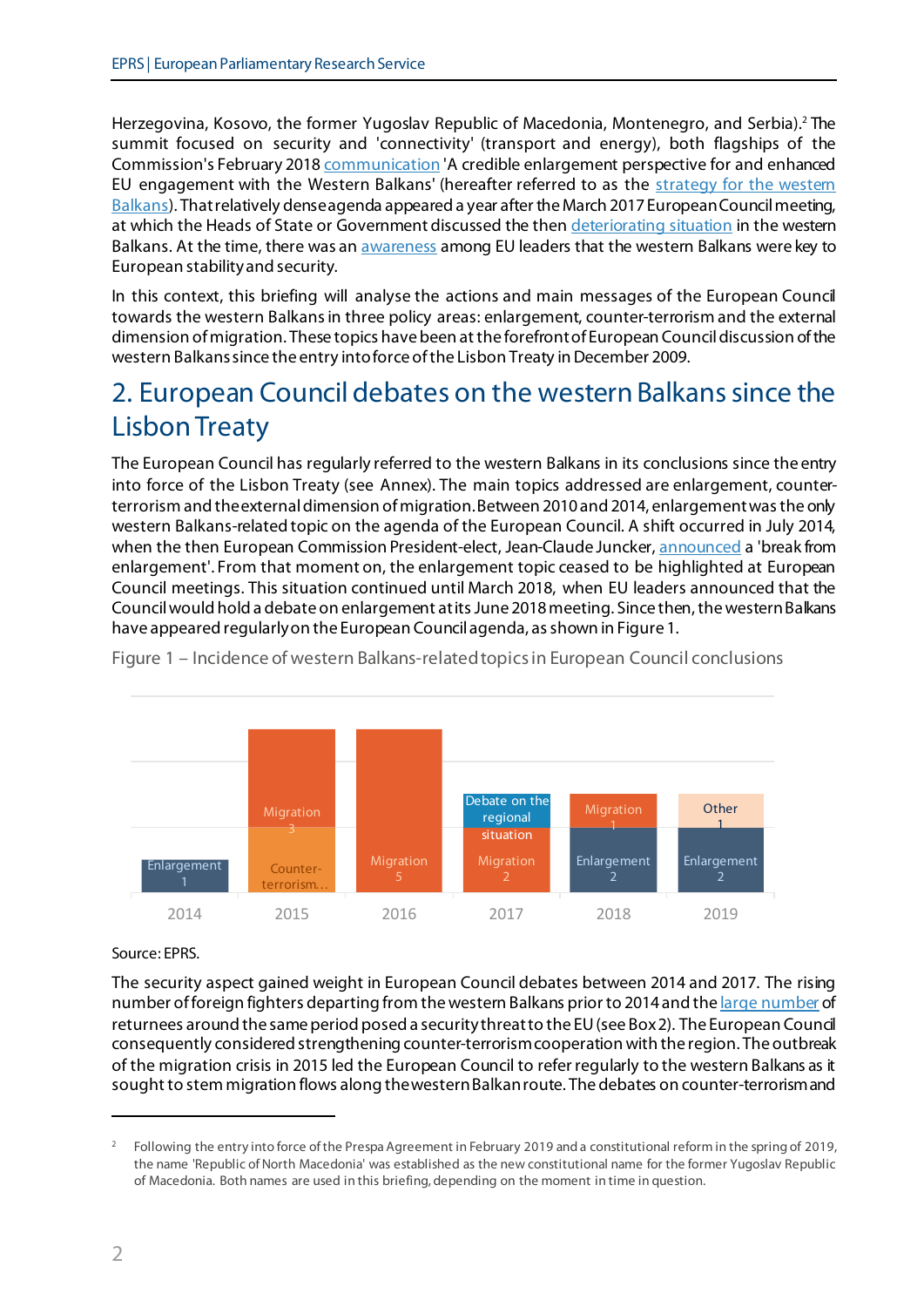on the external dimension of migration placed the internal-external security nexus at the centre of the EU's focus on the western Balkans. Along the same lines, in 2016, th[e EU Global Strategy](https://europa.eu/globalstrategy/en/global-strategy-foreign-and-security-policy-european-union) stressed the need to foster EU external action to achieve stability within the Union and in its neighbourhood. At that time, analysts warned that the multiplication of [technocratic](https://www.ceps.eu/system/files/PI%202018-01_Fouere%20_Western%20Balkans.pdf) messages and the absence of a clear [political commitment](https://www.cablemagazine.scot/the-eu-and-the-western-balkans/) to the region could lead to 'reform stagnation' and/or backsliding in the region. They also indicated an increased risk that the region might disconnect from the European project, owing to accumulated [fatigue](https://www.euractiv.com/section/enlargement/news/balkan-citizens-doubt-they-will-ever-join-eu/) with an uncertain European perspective among western Balkan populations.

By March 2017, political instability was at its peak in several countries, including the former Yugoslav [Republic of Ma](http://www.europarl.europa.eu/RegData/etudes/BRIE/2016/595847/EPRS_BRI(2016)595847_EN.pdf)cedonia, which was bogged down in a long-lasting political crisis that it only overcame at the end of May 2017 with the formation of [a new government](https://www.nytimes.com/2017/06/01/world/europe/macedonia-zoran-zaev-election.html)[. Across](https://www.courrierinternational.com/article/balkans-serbie-croatie-gare-aux-nationalistes) the region, ethnic rivalries and nationalist rhetoric were rising, and were most pronounced in **Bosnia and Herzegovina**. External actors, in particula[r Russia](http://carnegieeurope.eu/strategiceurope/74612)[, Turkey,](http://www.europarl.europa.eu/thinktank/en/document.html?reference=EPRS_ATA%282017%29607300) and [Saudi Arabia,](http://www.europarl.europa.eu/RegData/etudes/ATAG/2017/614582/EPRS_ATA(2017)614582_EN.pdf) were seeking to increase their influence through an increased cultural, media, and economic presence in the region.

Faced with the deteriorating political and security situation across the region, the European Council held a debate on the western Balkans at its 9 March 2017 meeting. Prior to that meeting, the European Council President, Donald Tusk, declared that he would 'propose to leaders that [the EU] take action, including in [its] strategic communication'. In a similar vein, the High Representative/Vice-President of the European Commission (HR/VP), Federica Mogherin[i, expressed](https://tvnewsroom.consilium.europa.eu/event/european-council-march-2017-166a3/arrival-and-doorstep-eu-hr-mogherini-16814) her expectation that the European Council would 'send a very strong message of engagement, commitment and openness' to the region, with a view to EU integration. The Heads of State or Government aimed t[o reassure](http://www.europarl.europa.eu/RegData/etudes/BRIE/2017/598606/EPRS_BRI(2017)598606_EN.pdf) countries in the western Balkans of the EU's support and commitment to the region. Although not focused on [enlargement](http://www.eprs.sso.ep.parl.union.eu/eprs/data/db_file/Pre-summit%20Briefing%202017.2.pdf?id=66410) in their debate, the EU leaders, at the [request](http://www.consilium.europa.eu/en/press/press-releases/2017/03/09/tusk-remarks-european-council/) of President Tusk, reaffirmed the western Balkans' 'European perspective'. The European Counc[il assessed](http://www.consilium.europa.eu/en/press/press-releases/2017/03/10/conclusion-pec/) the situation as being 'fragile' enough to continue to 'keep it under review' but did not formally request in its conclusions that the European Commission take steps towards enlargement. On 15 March 2017, in the European Parliament, both Tusk and Commission President Jean-Claude Juncke[r spoke](http://www.europarl.europa.eu/plenary/EN/vod.html?mode=chapter&vodLanguage=EN&startTime=20170315-09:15:14-357) of a European perspective for the western Balkans. They did not mention the term enlargement, but the grounds for revising the EU's policy in this area were already present (see also Section 3 below). More recently, in July 2019, in her political guidelines, the then European Commission President-elect, Ursula von der Leyen[, confirmed](https://ec.europa.eu/commission/sites/beta-political/files/political-guidelines-next-commission_en.pdf) the EU's open door policy towards the western Balkans, while stressing the importance of pursuing the accession process that 'offers a unique opportunity to promote and share our core values and interests'.

### 2.1. European Council and enlargement to the western Balkans

#### 2.1.1. Ground rules for enlargement defined by the European Council

As in previous enlargement rounds, future enlargement to the western Balkans is governed by the rules [defined](http://www.consilium.europa.eu/media/21225/72921.pdf) at the Copenhagen European Council in 1993. At that time, the Heads of State or Government set out a series of criteria with which countries wishing to join the EU were to comply in order to become a member. These include political criteria (institutional stability, rule of law) and economic criteria (functioning market economy) as well as the development of the necessary administrative and institutional capacity to implement the *acquis* and fulfil membership obligations.

Two other European Council meetings have further clarified the parameters for the enlargement process to the western Balkans. First, the June 2003 [Thessaloniki](https://www.consilium.europa.eu/media/20847/76279.pdf) Summit reiterated the 'European perspective of the Western Balkan countries' and for the first time recognised their vocation to 'become an integral part of the EU, once they meet the established criteria'. Second, meeting in [Brussels](http://data.consilium.europa.eu/doc/document/ST-16879-2006-REV-1/en/pdf)in December 2006, the EU leaders held a debate on enlargement and spoke of 'consolidation, conditionality and communication', the three pillars of the November 2006 European Commission [strategy](http://eur-lex.europa.eu/legal-content/EN/TXT/?uri=CELEX:52006DC0649). They endorsed stricter conditionality at all stages of the negotiations, as a lesson learned from previous enlargement processes. The Heads of State or Government also confirmed that 'administrative and judicial reforms and the fight against corruption' would be addressed earlier in the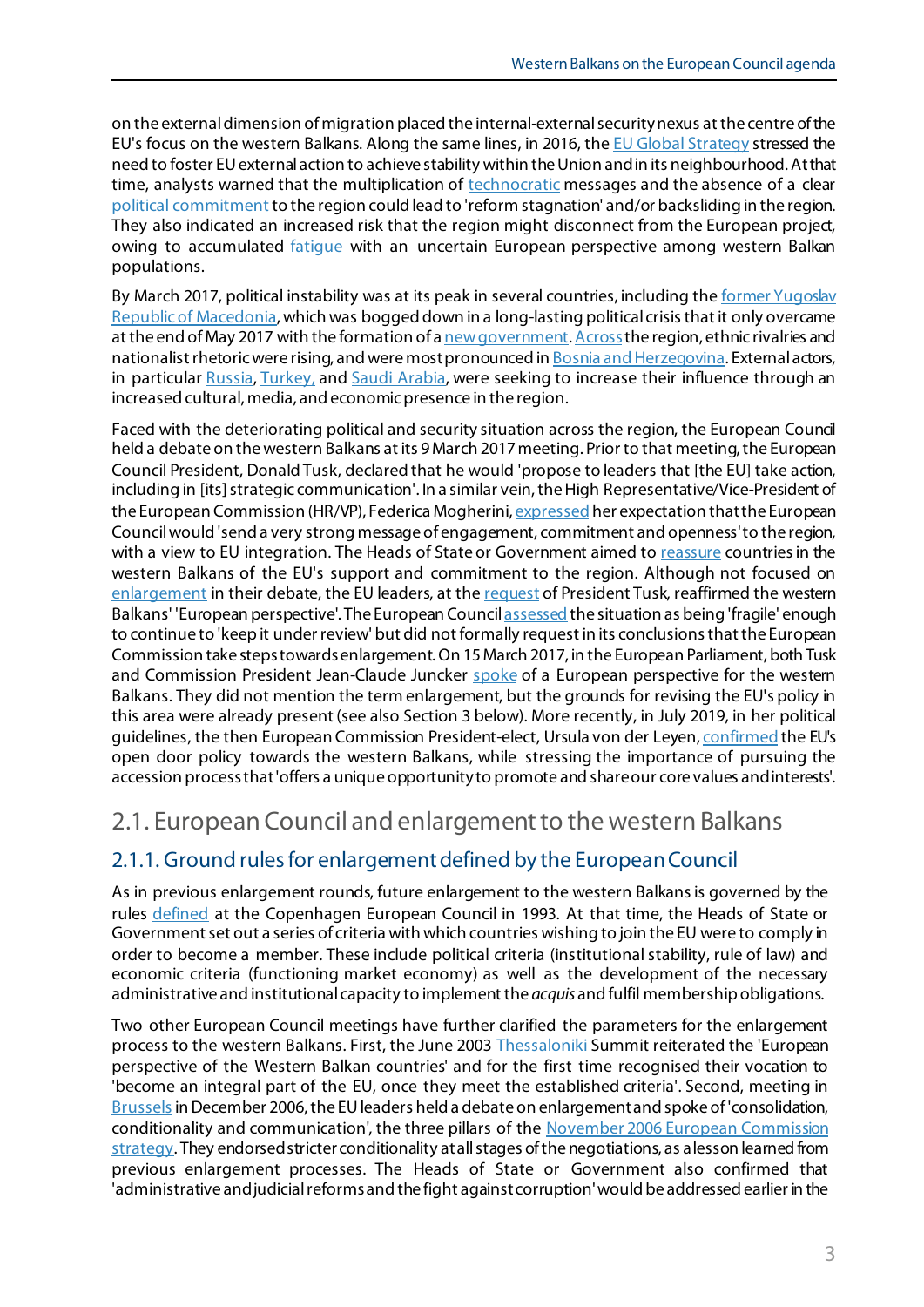accession process. The EU leaders stressed that efforts to comply with the accession criteria would be evaluated separately for each country and that they would 'refrain from setting any target dates for accession until the negotiations are close to completion'. Of the six countries currently covered in references to the western Balkans, only the former Yugoslav Republic of Macedonia held candidate country status by 2006. On account of backsliding in reforms, mounting corruption and an unstable political situation up to May 2017, as well as the issue of its name, the EU accession process with that country had been a[t 'an impasse'](http://eur-lex.europa.eu/legal-content/EN/TXT/?qid=1447953217268&uri=CELEX:52015DC0611), and accession negotiations have still not opened.

The December 2006 European Council meeting was the most recent to focus on the ground rules for enlargement. The June 2008 European Council meeting was the last, until March 2017, to debate the regional situation in the westernBalkans and adopt conclusions on each individual country's progress.

More recently, in autumn 2019, France circulated a [non-paper](https://g8fip1kplyr33r3krz5b97d1-wpengine.netdna-ssl.com/wp-content/uploads/2019/11/Enlargement-nonpaper.pdf) calling for stricter conditionality and 'reversibility' in the accession process in the event that an aspiring country put reforms on hold or departed from EU values. This proposal came as a result of democratic backsliding in several western Balkan countries and with a view to making the process more dynamic. In an attempt to provide a response in time for th[e March 2020](https://www.consilium.europa.eu/en/meetings/european-council/2020/03/26-27/) European Council, the European Commission presented a new communication, Enhancing the accession process - A credible EU perspective for the Western Balkans, aimed at streamlining the accession process.

### 2.1.2. Impact of the Lisbon Treaty

The entry into force of the Lisbon Treaty further institutionalised the role of the European Council in enlargement, b[y recognising](http://www.lisbon-treaty.org/wcm/the-lisbon-treaty/treaty-on-european-union-and-comments/title-6-final-provisions/136-article-49.html) that 'the conditions of eligibility agreed upon by the European Coundi shall be taken into account' (Article 49 TEU). The Treaty introduced a permanent, full-time President of the European Council and put an end to the primary role played by the rotating presidency of the Council of the EU in European Council meetings. These two institutional changes have had an impact on the European Council's approach to enlargement in its debates.

The introduction of a full-time President of the European Council had a direct impact on the European Council agenda and conclusions. From December 2009 onwards, the agenda was steered by the President and no longer by the rotating presidency of the Council, which, until then, was using European Council meetings to advance presidency priorities at least in part. During the first mandate of Herman Van Rompuy as President of the European Council (December 2009 to May 2012), the growing economic and financial [crisis](http://www.europarl.europa.eu/RegData/etudes/IDAN/2016/573283/EPRS_IDA(2016)573283_EN.pdf) at the time led the European Council to focus on crisis [management](http://www.europarl.europa.eu/RegData/etudes/IDAN/2016/573283/EPRS_IDA(2016)573283_EN.pdf)rather than on detailed monitoring of progress made in different policy areas, including enlargement. Given the overall economic situation, deepening EU integration by revamping the economic-governance system of the EU was favoured over widening the Union by including new Member States. This approach was consistent with the line defined by the European Council in 2006, when EU leaders outlined the importance of 'consolidation' and did not specify any date for a future enlargement.

Before the Lisbon Treaty, by contrast, the rotating presidency of the Council played a significant role in European Council meeting preparations and contributed to shaping their outcome. The predominant role of the rotating presidency in promoting enlargement was highly visible, for example, in the cases of Austria, Greece and Slovenia. The term 'western Balkans' first entered the European Council conclusions at the December 1998 European Council meeting in Vienna. Austria then held the rotating presidency for the first time. EU leaders stressed the importance of regional cooperation and considered the situation in each of the countries in the region. The Greek Presidency in 2003 culminated in the Thessaloniki European Council meeting and th[e EU-Western](http://europa.eu/rapid/press-release_PRES-03-163_en.htm) Balkans Summit, where it was confirmed that the enlargement process would continue after the accession of Bulgaria and Romania. In 2006, the second Austrian Presidency hosted a [ministerial-level](https://euobserver.com/political/21094) conference with the western Balkans countries in Salzburg, where the status of Kosovo, regional stability and the region's European future featured high on the [agenda.](http://www.eu2006.at/en/News/Press_Releases/March/1103EUWesternBalkansStatement.html) The western Balkans also featured high among the [priorities](http://www.eu2008.si/en/News_and_Documents/Press_Releases/June/0630SVEZdosezki.html) of the Slovenian Presidency in 2008, and progress was made in several policy areas, including police cooperation, where the accent was placed on organised crime and the fight against terrorism.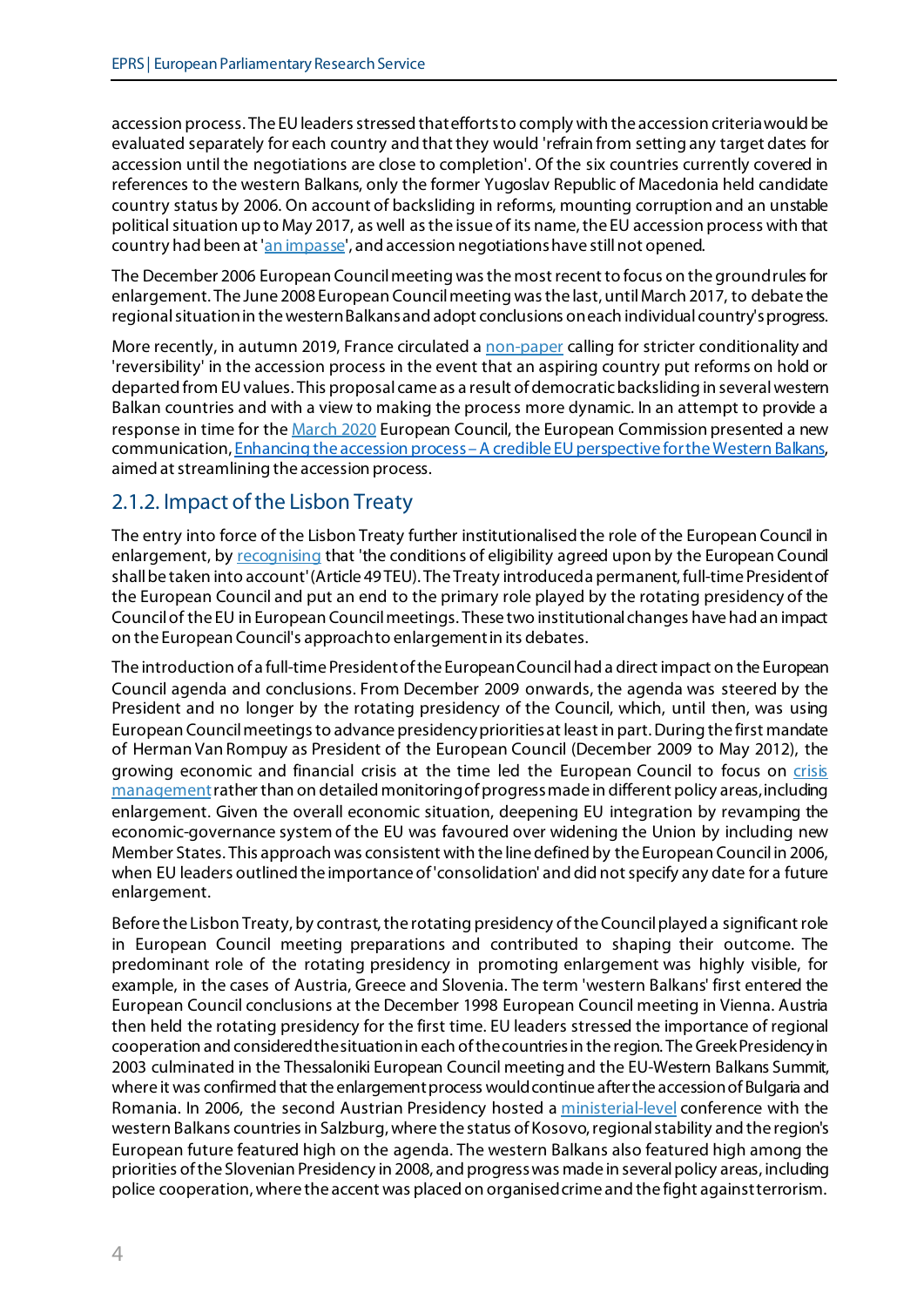#### Figure 2 – European Council meetings considering enlargement to the western Balkans



Source: EPRS.

The rotating presidency lost its central role in preparing European Council meetings with the entry into force of the Lisbon Treaty, although it is not entirely irrelevant. On 16 September 2016, the Slovak Presidency hosted an informal summit of the 27 Heads of State or Government in Bratislava. This allowed the rotating presidency to play a central role in steering the early stages of the Future of Europe debate. It also led to the introduction of a new practice of the rotating presidency hosting a summit in its own country, during its six-month term, on a topic of interest to the presidency (for example the Tallinn Digital Summit on 28-29 September 2018 reflected one of the Estonian Presidency core priorities). As a result, analyst[s point to](http://www.europarl.europa.eu/RegData/etudes/IDAN/2017/598613/EPRS_IDA(2017)598613_EN.pdf) a slight revival of the rotating presidency's role. The organisation in mid-May 2018 of a summit in Sofia on and with the western Balkans, a Bulgarian Presidency priority, confirms this pattern. Further confirmation comes from the Croatian Presidency, which has identified the western Balkans as a priority an[d has plannedt](https://www.consilium.europa.eu/en/meetings/international-summit/2020/05/05-07/)o host a summit with countries from the region in Zagreb on 6-7 May 2020.

# 3. Enlargement: evolution and state of play

The country-specific approach prevailed over the regional dimension between 2010 and 2014. In 2011, when, in the context of the conclusion of accession negotiations with Croatia, EU leaders reaffirmed the European perspective on the western Balkans, their message to the region was conciliatory. Moreover, no other reference to the regional context of the western Balkans was made in European Council conclusions until March 2017. Nonetheless, the European Council systematically endorsed the Council conclusions on enlargement during this period (see Annex).

The [planning document](http://www.consilium.europa.eu/uedocs/cms_data/docs/pressdata/en/ec/131539.pdf) presented by Herman Van Rompuy in June 2012, at the beginning of his second term in office as President, mentioned that the European Council would keep enlargement on the agenda. EU leaders would concentrate on major decisions, such as granting candidate country status and opening or closing accession negotiations. This approach had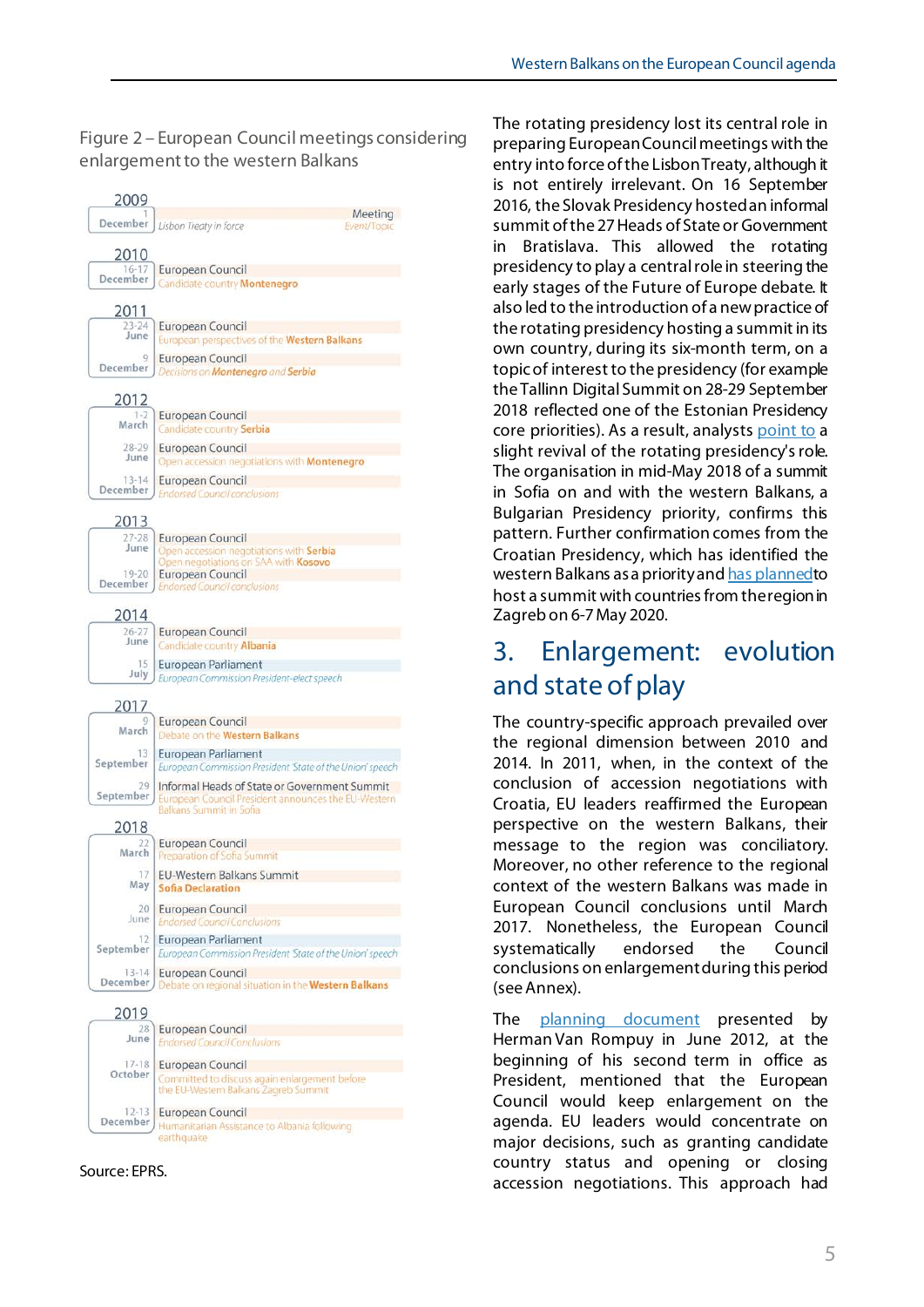already been visible during Van Rompuy's first mandate, when, for example, the European Council granted candidate country status to Montenegro (December 2010) or acknowledged the conclusion of accession negotiations with Croatia (June 2011). The same trend continued during his second term in office (June 2012 to November 2014), when the European Council granted candidate country status to Serbia (March 2013), and endorsed the opening of accession negotiations with Montenegro (June 2012) and Serbia (June 2013), and the opening of negotiations on a stabilisation and association agreement with Kosovo in June 2013 (Figure 2).

However, one country has been totally absent from European Council conclusions since the entry into force of the Lisbon Treaty: Bosnia and Herzegovina. Its domestic political situations led to a stalemate in discussions at the EU level, and no major decisions were made during the period, leading to its absence from European Council conclusions. The same applies to the then former Yugoslav Republic of Macedonia, which was mentioned for the first time in the European Council conclusions in [June 2018,](https://www.consilium.europa.eu/en/press/press-releases/2018/06/29/20180628-euco-conclusions-final/) when the country managed to establish good neighbourly relations with both [Bulgaria](https://europeanwesternbalkans.com/2018/02/14/agreement-macedonia-bulgaria-enters-force/) and Greece. The [Prespa Agreement,](http://www.ekathimerini.com/resources/article-files/aggliko-1.pdf) which was brokered i[n June](https://www.theguardian.com/world/2018/jun/17/macedonia-greece-dispute-name-accord-prespa) 2018 between Greece and the former Yugoslav Republic of Macedonia and entered into force in **February 2019</u>**, allowed the ending of a decades-long name dispute and the establishment of the 'Republic of North Macedonia' as the country's new constitutional name.

The June 2014 European Council meeting coincided with the start of the first mandate of Donald Tusk as President (December 2014 to May 2017). It was also the last European Council meeting at which a major decision on enlargement was taken, in conferring candidate country status on Albania. During President Tusk's first mandate, the crisis management dimension prevailed and the EU leaders' debates focused on crises both domestic (for example, migration, security) and foreign policy (for example, Ukraine). More recently, in December 2019, following the earthquake in Albania, EU leaders [agreed](https://www.europarl.europa.eu/thinktank/en/document.html?reference=EPRS_BRI(2019)642811) to provide the country with humanitarian aid.

Enlargement towards the western Balkans was absent from the European Council agenda between June 2014 and March 2018. EU leaders made no political and/or strategic commitment to the region during that

#### Box 1 – The EU and the western Balkans in a nutshell

The conflicts in Yugoslavia were the first real test of the nascent EU common foreign and security policy (CFSP) in the early and mid-1990s. They showed that the Balkans would remain a persistent source of instability for the EU unless a sustainable integration perspective was offered to the region.

The western Balkans' European outlook took shape slowly but steadily between 1998 and 2003, at a series of European Council meetings where both the regional situation and that of individual countries were debated. At the June 2003 European Council meeting in Thessaloniki, EU leaders made a political commitment to enlargement to the western Balkans, provided the countries meet the membership criteria.

The EU's commitment to stabilise the region was increasingly visible from 2003 onwards through the different common security and defence policy (CSDP) military and civilian operations and missions (EUFOR Althea in Bosnia and Herzegovina, EULEX Kosovo) and through [targeted assistance programmes](http://ec.europa.eu/regional_policy/en/funding/ipa/) aimed at supporting, inter alia, capacity-building and crossborder cooperation.

The six countries forming the western Balkans are moving at different speeds and via different paths towards EU integration. Two countries are currently seen as frontrunners in the European Commission's 2018 strategy for the western Balkans, namely Montenegro and Serbia. Both have candidate country status and are well advanced in their accession negotiations, although [progress](http://europa.eu/rapid/press-release_IP-18-3342_en.htm) in fulfilling the accession criteria is still required. Two other countries – Albania and North Macedonia – have candidate country status and await the green light to begin accession negotiations. The other two countries in the region – Bosnia and Herzegovina and Kosovo – are further behind in the process due to their domestic political situations. At this stage, they only have Stabilisation and Association Agreements with the EU, and need to show substantive progress on both political and economic criteria to advance further. In the case of Bosnia and Herzegovina[, electoral reform](https://ec.europa.eu/neighbourhood-enlargement/sites/near/files/20180417-bosnia-and-herzegovina-report.pdf) had not been completed in time for the October 2018 elections and remains [a priority](https://ec.europa.eu/neighbourhood-enlargement/sites/near/files/20190529-bosnia-and-herzegovina-analytical-report.pdf) in the reform process. In the case of Kosovo, the normalisation of relations with Serbia is a prerequisite for advancing. Kosovo has mad[e progress](https://ec.europa.eu/neighbourhood-enlargement/sites/near/files/20190529-kosovo-report.pdf) in reforming its public administration, whilst judicial reform is at an early stage.

period. The European Commission pursued work at a technical level, whilst the Council continued to take stock regularly of developments in all countries in the region. Certain analysts considered this to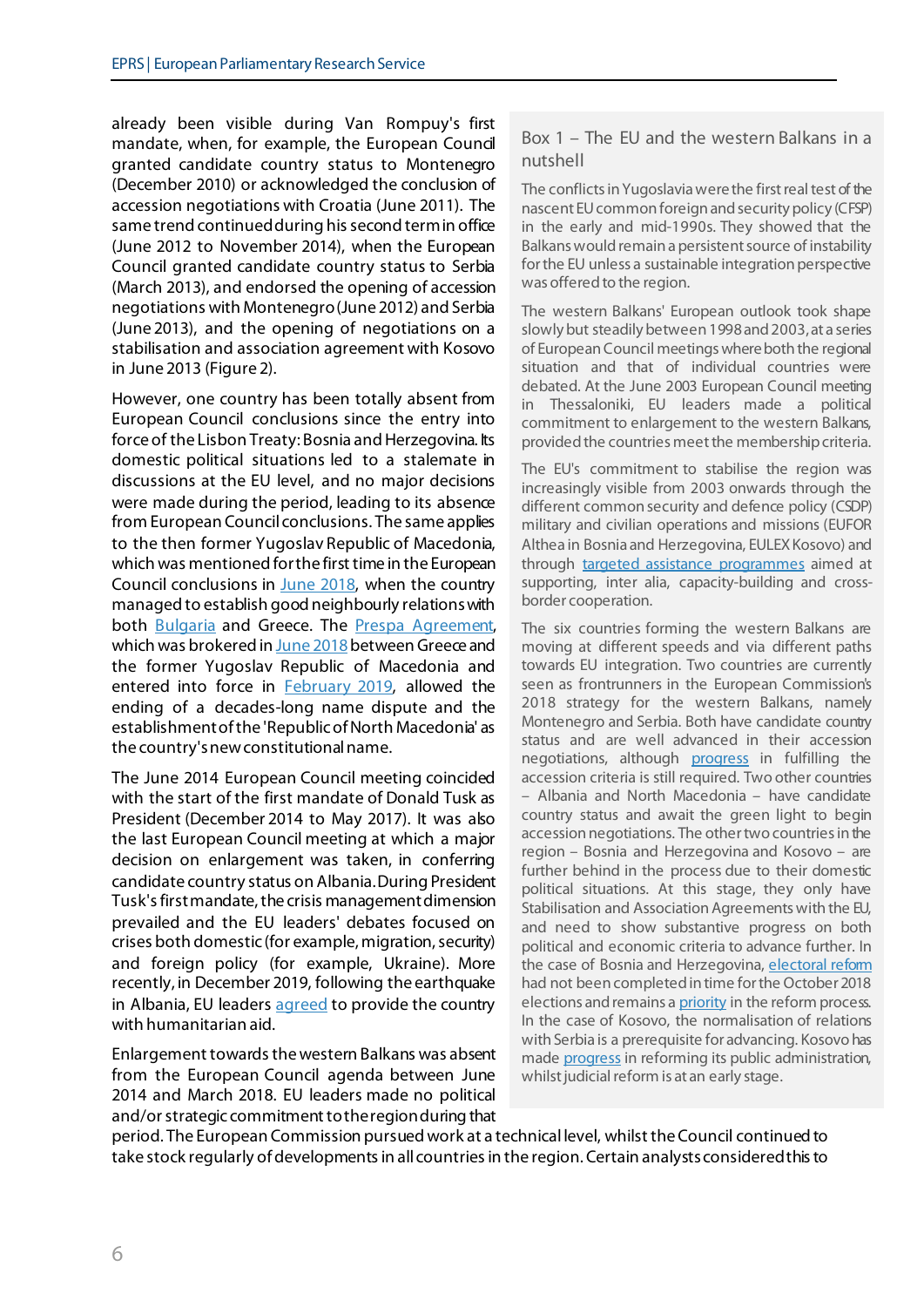constitute a strategy o[f 'benign neglect'](http://carnegieeurope.eu/strategiceurope/57301?lang=en), and underlined the risk of instabilit[y generated](https://europeanwesternbalkans.com/2017/03/22/eu-disturbed-by-new-balkan-instability-and-geopolitics-hidden-contradictions/) by EU, as well as US, disengagement from the region.

The lin[e set](https://ec.europa.eu/commission/sites/beta-political/files/juncker-political-guidelines-speech_en.pdf) by the then European Commission President-elect, Jean-ClaudeJuncker, on 15 July 2014, when he outlined his policy priorities for his term in office in the European Parliament, proved no longer completely sustainable. At that time, Juncker had announced a pause in enlargement, but confirmed the continuation, at technical level, of on-going negotiations. He returned to the European Parliament o[n 13 September 2017](http://europa.eu/rapid/press-release_SPEECH-17-3165_en.htm) an[d stated](http://europa.eu/rapid/press-release_SPEECH-17-3165_en.htm) that the western Balkans needed 'a credible enlargement perspective', thus paving the way for a new strategic document on enlargement to the western Balkans.

The urgent need to act in the western Balkans, resulting from a deteriorating security situation, democratic backsliding and growing enlargement fatigue, was underlined at the 9 March 2017 European Council meeting. This led to a policy reassessment, particularly visible in the case of the European Commission.

The 6 February 2018 Commission strategy for the western Balkans offered a clear prospect of enlargement to all six western Balkan countries by the end of 2025, provided that they met the accession requirements. Th[e action plan](https://ec.europa.eu/commission/sites/beta-political/files/annex-communication-credible-enlargement-perspective-western-balkans_en.pdf) accompanying the strategy details the EU'[s support](https://ec.europa.eu/commission/sites/beta-political/files/six-flagship-initiatives-support-transformation-western-balkans_en.pdf) to the region, in six flagship initiatives: 1) rule of law; 2) security and migration; 3) socio-economic development; 4) increased connectivity (transport and energy); 5) digital agenda for the western Balkans; and 6) reconciliation and good neighbourly relations.

When advancing a date, albeit provisional and conditional upon accession progress, the European Commission wished to send [a strong political signal](https://www.euractiv.com/section/enlargement/news/juncker-tells-balkan-states-2025-entry-possible-for-all/)to the region and underline the EU's commitment to enlargement. This approach is nonetheless in opposition to the 2006 European Council conclusions which stated that 'the Union will refrain from setting any target dates for accession until negotiations are close to completion'.

Remaining non-committal on a date until negotiations are close to completion might prove, in the long run, beneficial to both the EU and the western Balkans, for at least three reasons. First, while emphasis on a clear date might be a push factor for public support for the EU integration process in the short term, it might have the opposite effect later on if the accession date is not met.

Second, accession to the EU is, as outlined in the Commission's strategy, 'a merit-based process' which might advance or stagnate depending on the path of reforms and the level of internal political stability. This is already the case with the former Yugoslav Republic of Macedonia, which in December 2005, became the first of the six countries in the western Balkans to receive candidate country status. However, it subsequently experienced a deep internal political crisis, which also impacted on the country's ability to solve the name dispute with Greece.

Third, progress made by each country will be evaluated separately depending on each country's ability to increase its reform efforts. Some of the objectives to attain in the integration process are of a technical nature and more easily achievable, particularly if clear benchmarks ar[e defined](https://www.tandfonline.com/doi/pdf/10.1080/07036330802503908?needAccess=true) and observed throughout accession negotiations. Nevertheless, politically sensitive aspects linked to solving existing bilateral disputes and establishing good neighbourly relations might, in certain cases, prove more challenging to resolve.

The [Berlin Process](http://library.fes.de/pdf-files/bueros/sarajevo/13948.pdf) has allowed leaders from the region and some EU leaders to come together in a process initiated by Germany with the aim of countering the shadow over enlargement. It was instrumental in facilitating progress on solving bilateral disputes, including through the introduction o[f annual country reporting](http://www.suedosteuropa.uni-graz.at/biepag/node/249)on progress made.

In 2018, a window of opportunity led to the conclusion of the Prespa Agreement, thus putting an end to the name dispute between the former Yugoslav Republic of Macedonia and Greece. Meanwhile, the European Commission President at the time, Jean-Claude Juncker[, called](https://euobserver.com/tickers/141125) upon Serbia to solve its dispute with Kosovo. This dispute is not only about establishing the border, but, a[s expressed](https://ec.europa.eu/commission/sites/beta-political/files/communication-credible-enlargement-perspective-western-balkans_en.pdf) by the European Commission, requires a 'legally binding normalisation agreement', which would allow a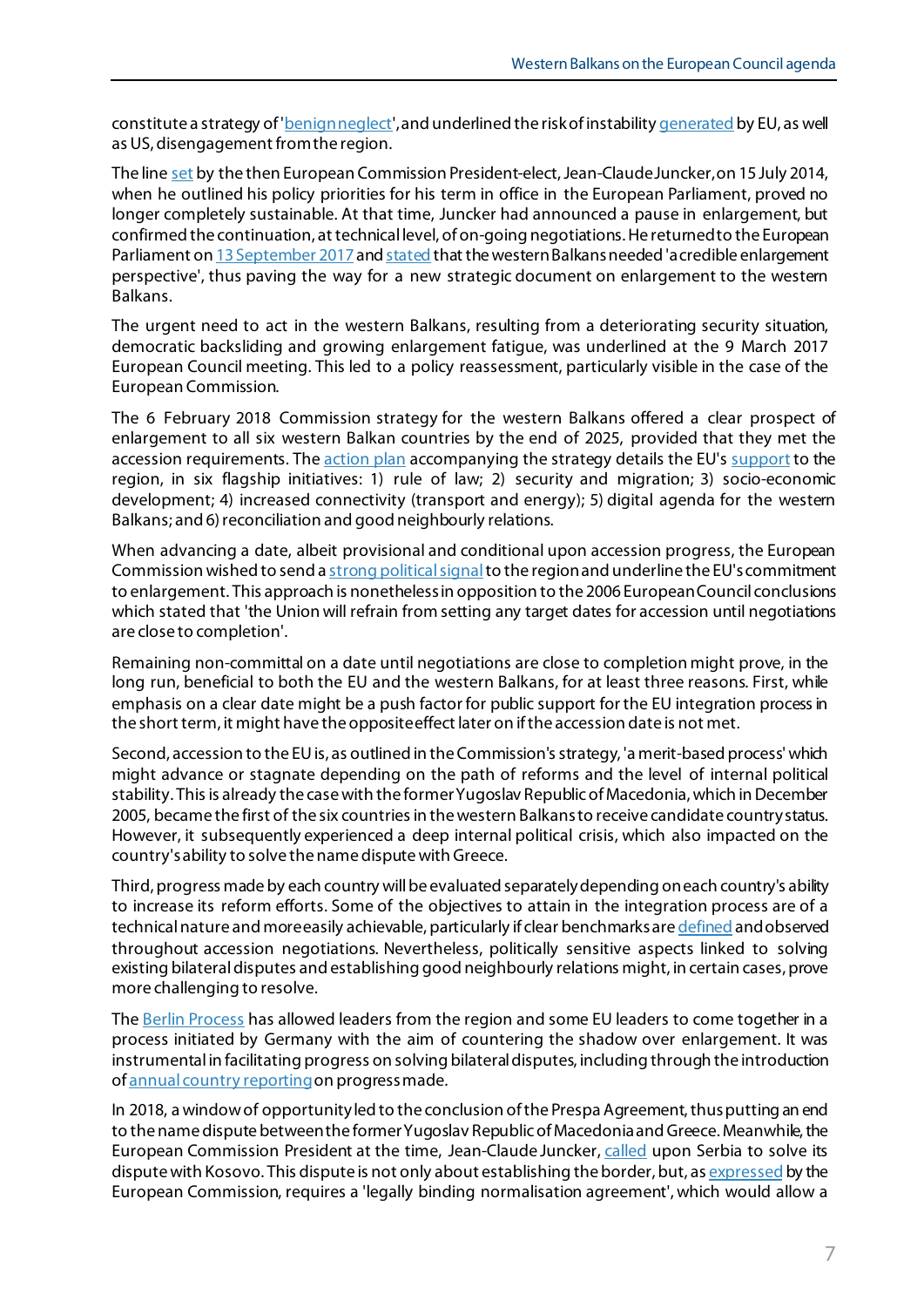resolution of the current situation whereby Serbia does not recognise Kosovo. A solution to this problem would allow both countries to advance in the integration process. However, in the case of Kosovo, accession to the EU would also require a change of policy by the five Member States that do not currently recognise its status (Greece, Spain, Cyprus, Romania and Slovakia). In the autumn of 2019, during his European Parliamen[t hearing](http://www.europarl.europa.eu/news/en/press-room/20190926IPR62260/hearing-with-high-representative-vice-president-designate-josep-borrell), Josep Borrell, then HR/VP designate, stressed that the Serbia-Kosovo dialogue would be one of his priorities. More recently, in January 2020, visiting Kosovo in his HR/VP capacity, Josep Borrel[l stated](https://eeas.europa.eu/regions/western-balkans/73726/hrvp-borrell-kosovo-european-union-not-complete-without-western-balkans_en) that the European Union was 'not complete without the western Balkans' and confirmed the EU's commitment to facilitating the Serbia-Kosovo dialogue.

Despite a positive report from the European Commission, recommending the opening of accession negotiations with both Albania and the former Yugoslav Republic of Macedonia, EU leaders did [not](https://eeas.europa.eu/headquarters/headquarters-homepage/43064/remarks-hrvp-federica-mogherini-college-read-out-present-2018-enlargement-package-together_en)  [focus](https://eeas.europa.eu/headquarters/headquarters-homepage/43064/remarks-hrvp-federica-mogherini-college-read-out-present-2018-enlargement-package-together_en) on enlargement at their May 2018 meeting, which signalled that the subject remained divisive among Member States. More recently, in October 2019, when both th[e General Affairs Council](https://www.consilium.europa.eu/en/meetings/gac/2019/10/15/) and the European Council concluded in a stalemate, there were clear indications that diverging national views concerning the opening of new accession negotiations could only be overcome by first reforming the accession process. At the time, this sequencin[g generated](https://www.europarl.europa.eu/RegData/etudes/BRIE/2019/642801/EPRS_BRI(2019)642801_EN.pdf) criticism from several Member States and EU institutions'representatives, some of whom considered this approach to be a 'historic mistake'. In the interim, the European Commission published a communication outlining a new methodology for the accession process. This new methodology is based on four main guiding principles: credibility, a stronger political steer, dynamism and predictability.<sup>[3](#page-7-0)</sup> The French President, Emmanuel Macron, [considered](https://www.politico.eu/article/macron-gives-albania-and-north-macedonia-hope-on-eu-talks/) that the European Commission had done 'a remarkable job', thus indicating that the October 2019 deadlock was about to be overcome. On 24 March 2020, on the basis of th[e preparatory](https://euobserver.com/enlargement/147821)  [work](https://euobserver.com/enlargement/147821) conducted at ambassador level, th[e General Affairs Council](https://www.consilium.europa.eu/en/meetings/gac/2020/03/24/) reached a political agreement on opening accession negotiations with both Albania and North Macedonia. Strict country-related conditionality was introduced, but ther[e was no indication](https://video.consilium.europa.eu/en/webcast/dde847ea-d1fc-44dc-8ebe-a07271d2003c) of a clear date for the opening of accession negotiations. EU leaders subsequently [endorsed](https://www.politico.eu/article/eu-closer-to-opening-talks-north-macedonia-albania/) the opening of accession negotiations with the two countries at their video-conference meeting dedicated to the COVID 19 crisis on 26 March 2020.

### 3.1 European Council and counter-terrorism cooperation with the western Balkan countries

The European Council has called twice, in February and December 2015, for stronger cooperation on counter-terrorism with countries in the westernBalkans as part of broader debates on the fight against terrorism. The 12 February 2015 informal European Council debate on terrorism was a last-minute addition to th[e agenda.](http://www.eprs.sso.ep.parl.union.eu/eprs/data/db_file/Preliminary%20Evaluation%202015.1.pdf?id=59111) This was a reaction to the *Charlie Hebdo* attack in Paris on 7 January 2015, and [confirmed](http://www.europarl.europa.eu/RegData/etudes/IDAN/2016/573283/EPRS_IDA(2016)573283_EN.pdf) the European Council's ability to respond to crises rapidly. It called for action to strengthen counter-terrorism cooperation with countries in the western Balkans and referred to 'new capacitybuilding projects', including in the area of border controls, and 'better targeted EU assistance'.

A number of decisions with implications for counter-terrorism cooperation with the western Balkans were adopted shortly prior to, or as a result of, the 12 February2015 meeting. For example, the Foreign Affairs Council [decided](http://www.consilium.europa.eu/media/23365/outcome-of-the-council-meeting_fac_150209.pdf) to step up counter-terrorism capacity in certain EU delegations in February 2015. As a result, [a post](https://www.esteri.it/mae/resource/endtemp/2016/05/notice_of_vacancy_-_security_experts_-_may16.pdf) of security/counter-terrorism expert for the western Balkans, reporting to the Head of Delegation, was established in Sarajevo, Bosnia and Herzegovina. Furthermore, the *European* [Agenda on Security,](https://ec.europa.eu/home-affairs/sites/homeaffairs/files/e-library/documents/basic-documents/docs/eu_agenda_on_security_en.pdf) adopted in April 2015, called for the extension of anti-radicalisation work to countries in the western Balkans and the sharing of the experience gained within the EU through the Radicalisation Awareness Network (RAN) with them. This led to civil society capacity-building projects on countering radicalisation. The European Parliament adopted a [resolution](http://www.europarl.europa.eu/sides/getDoc.do?type=TA&language=EN&reference=P8-TA-2015-0410) that stressed the

.

<span id="page-7-0"></span><sup>3</sup> A recent EPRS briefing[, A new approach to EU enlargement](https://www.europarl.europa.eu/thinktank/en/document.html?reference=EPRS_BRI(2020)649332), provides a detailed overview on the European Commission communication 'Enhancing the accession process – A credible EU perspective for the Western Balkans' of February 2020.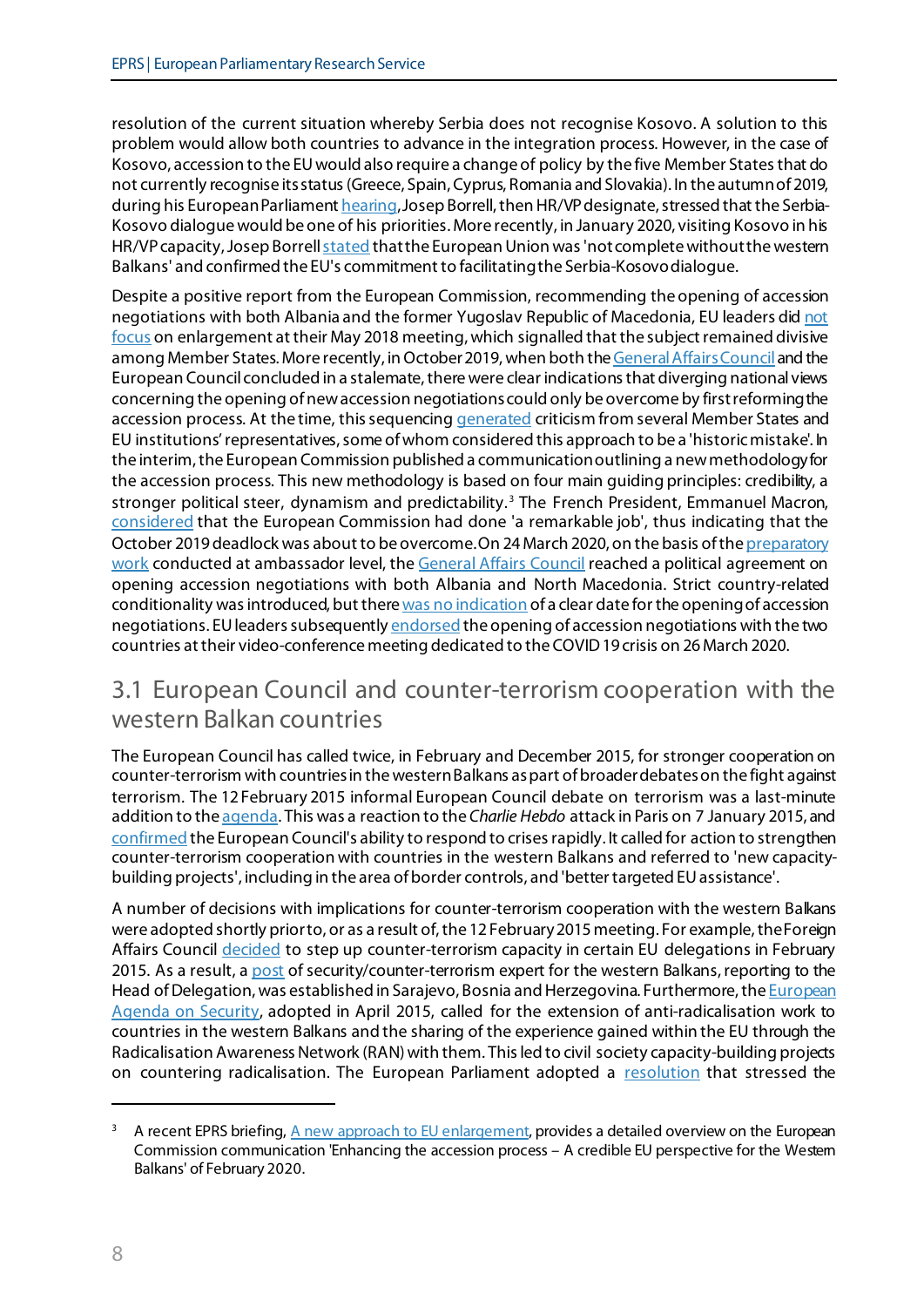#### Box 2 – Terrorism in the western Balkans

The break-up of the former Yugoslavia and the conflicts of the 1990s continue to have consequences in the western Balkans today. First, large amounts of illegal weaponry, particularly small and light weapons, mines and explosive devices, are still present in the region. These continue to feed into **illicit trafficking**. Furthermore, they [were,](https://www.europol.europa.eu/activities-services/main-reports/eu-terrorism-situation-and-trend-report-te-sat-2017) and still can be, acquired by terrorist groups. This represents a significant security risk for both the EU and the western Balkans, despite [increased](http://www.seesac.org/Regional-Cooperation/) regional cooperation efforts and a strong ministerial-level commitment to reduce and control arms proliferation.

Second, the conflicts of the 1990s attracted foreign fighters from outside the region. The post-conflict period led in certain parts of the western Balkans, and, in particular, in Bosnia and Herzegovina, t[o cash flows](http://www.mcclatchydc.com/news/nation-world/world/article24783928.html) from Gulf States channelled inter alia to education institutions. Analysts [consider](https://www.iss.europa.eu/sites/default/files/EUISSFiles/Brief%2020%20Balkan%20foreign%20fighters.pdf) that 'the seeds of radical Islam were planted' then and led 20 years later to exporting foreign fighters to conflict zones in Syria and Iraq. All countries in the region have been affected to different degrees, although Bosnia and Herzegovina and [Kosovo](http://www.qkss.org/repository/docs/Report_inquiring_into_the_causes_and_consequences_of_Kosovo_citizens%27_involvement_as_foreign_fighters_in_Syria_and_Iraq_307708.pdf) were more exposed to departing foreign fighters in terms of numbers. These countries also had to address the challenge posed by returnees or individuals transiting the region towards EU countries. Experts [estimate](http://stratpol.sk/wp-content/uploads/2018/01/Metodieva_Returnees_Western_Balkans_Stratpol_FINAL.pdf) the number of people who have left the region for conflict zones in the Middle East since 2011 at up to 1 000, and the number of returnees at 250. Western Balkan states amended their legislation and, in line with [UN Security Council Resolution 2178/2014,](https://www.un.org/press/en/2014/sc11580.doc.htm) criminalised travel for terrorism, participation in foreign conflicts and training in view of terrorist activities, as well as their financing and facilitation.

importance of overseeing how EU assistance money is being spent, in order to avoid its misuse for 'proselytism, indoctrination and other extremist purposes'.

EU leaders referred again to cooperation with the western Balkans at their December 2015 meeting, when the fight against terrorism featured high on the European Council agenda, stating that 'the EU will urgently strengthen counter-terrorism engagement' with countries in the region. The three lines of action defined in February 2015 are still being carried out today. The European Council has [regularly](http://www.europarl.europa.eu/RegData/etudes/STUD/2017/611023/EPRS_STU(2017)611023_EN.pdf) reverted to the topic of counterterrorism, and taken stock of progress made since. In preparation for the Sofia summit, EU home affairs ministers [discussed](http://www.consilium.europa.eu/en/meetings/jha/2018/03/08-09/) counterterrorism cooperation with the western Balkans at their meeting in March 2018. In May 2018, the **Sofia declaration** identified the fight against terrorism as one of the priorities for EUwestern Balkans cooperation. Later in the year, the EU and the western Balkan countries adopted the [joint action plan on counter](https://www.consilium.europa.eu/media/36546/joint-action-plan-on-ct-for-wb.pdf)[terrorism for the western Balkans](https://www.consilium.europa.eu/media/36546/joint-action-plan-on-ct-for-wb.pdf). Its aim is to boost counter-terrorism cooperation and deliver on the fight against terrorism priorities, including, inter alia, legislative harmonisation, support to capacity-building, particularly on countering terrorist financing and combatting money laundering, and strengthening cooperation with partners, including Interpol, Europol and Eurojust.

Regarding operational counter-terrorism cooperation, Europol established a [European Counter-](https://www.europol.europa.eu/about-europol/european-counter-terrorism-centre-ectc)[Terrorism Centre](https://www.europol.europa.eu/about-europol/european-counter-terrorism-centre-ectc) in early 2016. The centre allows sharing of intelligence and expertise on terrorism financing, and combats online terrorist propaganda and extremism. To facilitate operational cooperation with countries in the western Balkans, Europol ha[s concluded](https://www.europol.europa.eu/partners-agreements) operational and strategic agreements with Albania, Bosnia and Herzegovina, the former Yugoslav Republic of Macedonia, Montenegro and Serbia. These agreements are general cooperation agreements, which facilitate the exchange of information with countries in the region, including on counter-terrorism. Since December 2017, Kosovo has been on the Europo[l list](https://eeas.europa.eu/headquarters/headquarters-homepage/37474/european-union-officials-visit-kosovo-discuss-security-counter-terrorism-and-countering_en) of 'priority partners for strategic cooperation' allowing for intelligence-sharing, including on counter-terrorism.

Regarding judicial cooperation, Eurojust has concluded [cooperation agreements](http://www.eurojust.europa.eu/about/legal-framework/Pages/eurojust-legal-framework.aspx#partners) with Albania, Montenegro, North Macedonia and Serbia. In October 2017, at the EU-Western Balkans Justice and Home Affairs Ministerial Forum, ministers [recognised](http://ec.europa.eu/newsroom/just/item-detail.cfm?item_id=606474) the importance of judicial cooperation agreements in fighting transnational crime. The countries in the region without cooperation agreements with Eurojust were encouraged to conclude them as soon as possible.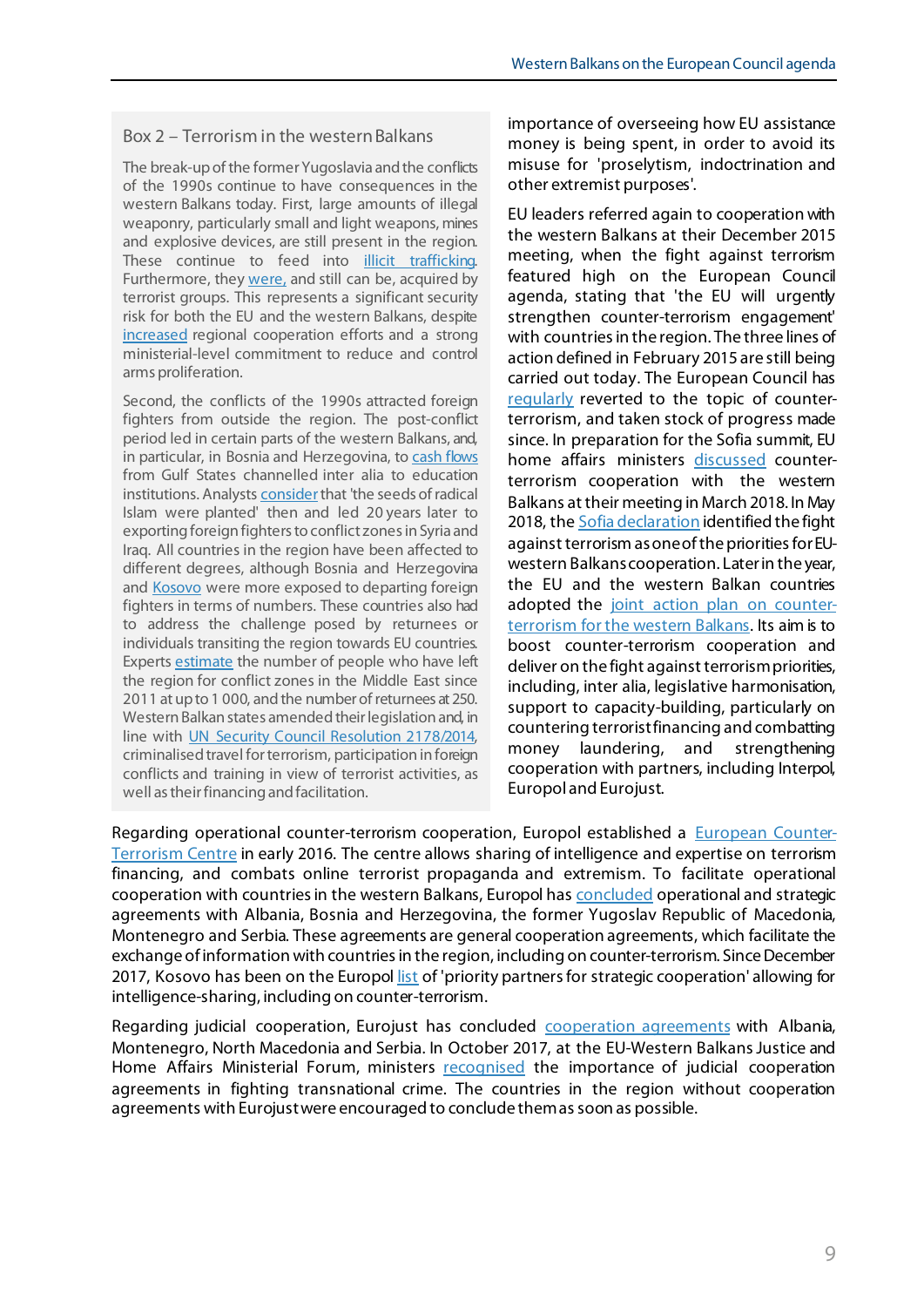# 3.2. European Council and migration: addressing the challenges of the western Balkan route

The outbreak of the migration crisis in spring 2015 led EU leaders to put the issue on the agenda at all of thei[r six meetings](http://www.europarl.europa.eu/RegData/etudes/IDAN/2016/581406/EPRS_IDA(2016)581406_EN.pdf) held in regular or informal settings between April2015 and December 2016. Four of these meetings underlined the growing challenge posed by the increasing number of migrants arriving by the western Balkan route. In September 2015, the Heads of State or Government went further and called for targeted support for the western Balkan countries to help them manage growing migration flows, including through the use of th[e Instrument for Pre-Accession Assistance](http://europa.eu/rapid/press-release_MEMO-15-5535_en.htm) (IPA).

On 8 October 2015, [a high-level conference](https://eeas.europa.eu/headquarters/headquarters-homepage_en/5881/High%20Level%20Conference%20on%20the%20Eastern%20Mediterranean-Western%20Balkans%20route%20takes%20place%20on%208%20October%20in%20Luxembourg) at ministerial level was organised in Luxembourg to address the challenges of migration flows on both the western Balkan route and the central Mediterranean route. Ministers focused on support for transit countries in the western Balkans, and decided to 'provide immediate first line principled humanitarian assistance'. In parallel, on the initiative of the European Commission, [a meeting](http://europa.eu/rapid/press-release_IP-15-5904_en.htm) resulting in a 17-point operational action-plan was held in Brussels with the leaders of eight EU Member States (Bulgaria, Germany, Greece, Croatia, Hungary, Austria, Romania and Slovenia) and three western Balkan countries (Albania, the former Yugoslav Republic of Macedonia, and Serbia), all 'concerned and most affected by the emergency situation along the Western Balkans route'. As a concrete development[, weekly monitoring](https://www.google.com/url?sa=t&rct=j&q=&esrc=s&source=web&cd=2&ved=0ahUKEwielf6pqPTaAhVlL8AKHbXoBBAQFggwMAE&url=http%3A%2F%2Feuropa.eu%2Frapid%2Fpress-release_IP-15-6053_en.pdf&usg=AOvVaw06TsT9mrHQQhPHvF2smRxO) of the situation on the Western Balkan route was instituted and has allowed for the [exchange of information](https://www.parlementairemonitor.nl/9353000/1/j9vvij5epmj1ey0/vk0avveizezz?ctx=vgaxlcr1jzkq&tab=1) on concrete operational actions between the relevant EU institutions, EU Member States and the western Balkan countries. Twice monthly monitoring, now reduced to monthly monitoring, was introduced progressively as the situation on the western Balkan route stabilised.

The western Balkan route was on the leaders' agenda at [five](http://www.europarl.europa.eu/RegData/etudes/IDAN/2017/603249/EPRS_IDA(2017)603249_EN.pdf) out of six European Council meetings organised in 2016. Most attention was devoted to the region in the first quarter of the year, at three meetings (18-19 [February](http://data.consilium.europa.eu/doc/document/ST-1-2016-INIT/en/pdf) 2016, [7 March 2016](https://epthinktank.eu/2016/03/10/outcome-of-informal-european-council-of-7-march-2016-and-the-informal-meeting-of-the-eu-heads-of-state-or-government-with-turkey/) and [17-18 March 2016\)](http://data.consilium.europa.eu/doc/document/ST-12-2016-REV-1/en/pdf), where the European Council expressed its [concern](http://www.consilium.europa.eu/en/press/press-releases/2016/02/19/euco-conclusions/) regarding 'the continued and sustained irregular migrant flows along the Western Balkans route' and called for enhanced cooperation between the EU and the region. Th[e EU-](http://www.consilium.europa.eu/en/press/press-releases/2016/03/18/eu-turkey-statement/)[Turkey statement](http://www.consilium.europa.eu/en/press/press-releases/2016/03/18/eu-turkey-statement/) on migration of 18 March 2016 helped release pressure on the western Balkans. From 2017 to 2019, the western Balkan route was absent from the European Council agenda. However, following Turkey's breach of the 2016 agreement with the EU in February 2020, the extraordinary Justice and Home Affairs Council of 4 March 2020 [concluded](https://ec.europa.eu/commission/presscorner/detail/en/IP_20_384) by recommending that 'the EU should further develop a coordination mechanism with the Western Balkans countries' and that status agreements between countries in the region and Frontex should be 'concluded and implemented'. So [far,](https://www.consilium.europa.eu/nl/infographics/border-management-agreements-third-countries/) the status agreement with Albania is the only one in force, while other similar agreements await signature or have not yet entered into force.

# 4. State of play and outlook

Enlargement is set to be a key priority for the EU in the years to come, as outlined by the Presidents of the European Council, Charles Michel, European Parliament,David Sassoli, and European Commission, Ursula von der Leyen. It is also a priority for the rotating Croatian Presidency of the Council, which has planned to hold a summit with the western Balkan countries in May 2020. A preparatory informal meeting between representatives of the EU institutions and the heads of state or government of the western Balkan countries was held on 16 February 2020. Following that meeting, the European Commission President, Ursula von der Leye[n, noted](https://ec.europa.eu/commission/presscorner/detail/en/SPEECH_20_269) that, in an effort to facilitate approval of accession negotiations with Albania and North Macedonia, the Commission had [reviewed its methodology](https://www.europarl.europa.eu/RegData/etudes/BRIE/2020/649332/EPRS_BRI(2020)649332_EN.pdf) regarding the accession process. On 24 March 2020, the General Affairs Council reached a political agreement to open accession negotiations with Albania and North Macedonia under stricter countryrelated conditionality, without indicating a clear date for the beginning of negotiations. EU leaders, meeting on 26 March 2020 to discuss the COVID-19 crisis response, expressed their political support for the move.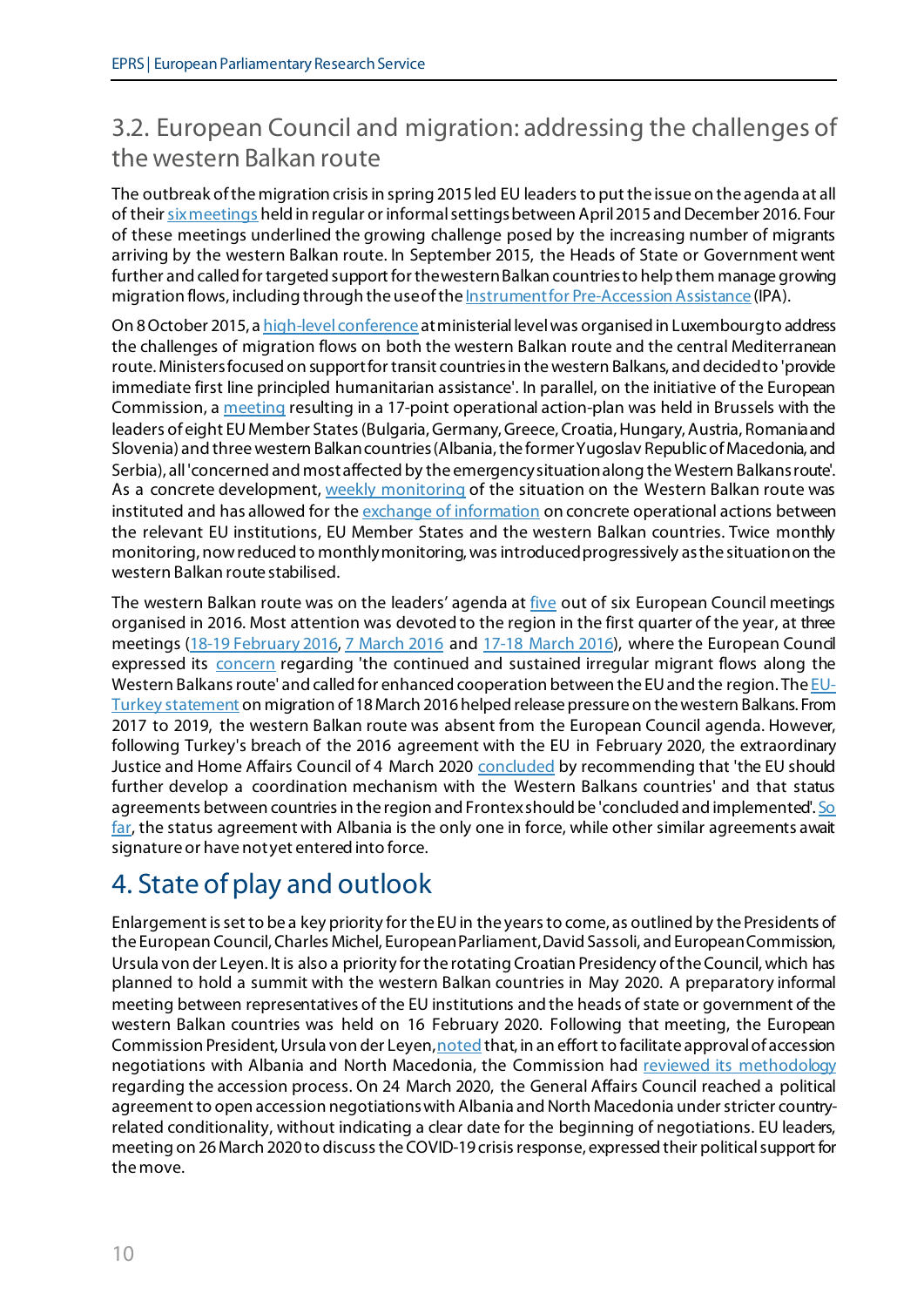### Annex – Main messages of the European Council on the western Balkans (2010-2019)

| European Council meeting | Debate/<br>orientation/<br>decision | <b>Brief</b><br>mention | Outcome                                                                                                                                                                                                                                                                                                                                                                                                                                                                                                                                                                    |
|--------------------------|-------------------------------------|-------------------------|----------------------------------------------------------------------------------------------------------------------------------------------------------------------------------------------------------------------------------------------------------------------------------------------------------------------------------------------------------------------------------------------------------------------------------------------------------------------------------------------------------------------------------------------------------------------------|
| 16-17 December 2010      | X                                   |                         | endorsed 14 December 2010 Council conclusions on enlargement<br>candidate country status for Montenegro<br>$\overline{\phantom{a}}$                                                                                                                                                                                                                                                                                                                                                                                                                                        |
| 23-24 June 2011          | X                                   |                         | confirmed the European perspective of the countries in the western<br>Balkans, provided the path of reforms is maintained<br>will revert to the topic in December 2011<br>$\overline{\phantom{a}}$                                                                                                                                                                                                                                                                                                                                                                         |
| 9 December 2011          | X                                   |                         | endorsed 5 December 2011 Council conclusions on enlargement<br>$\overline{\phantom{a}}$<br>decisions on the EU's enlargement process: Montenegro and Serbia<br>$\overline{\phantom{a}}$<br>recalled its December 2006 conclusions<br>$\overline{\phantom{a}}$                                                                                                                                                                                                                                                                                                              |
| 1-2 March 2012           | X                                   |                         | endorsed 28 February 2012 Council conclusions on enlargement<br>$\overline{\phantom{a}}$<br>candidate country status for Serbia<br>$\overline{\phantom{a}}$                                                                                                                                                                                                                                                                                                                                                                                                                |
| 28-29 June 2012          | X                                   |                         | endorsed the Council decision to open accession negotiations with<br>$\overline{\phantom{a}}$<br>Montenegro on 29 June 2012                                                                                                                                                                                                                                                                                                                                                                                                                                                |
| 13-14 December 2012      | X                                   |                         | endorsed 11 December 2012 Council conclusions on enlargement<br>and the Stabilisation and Association Process                                                                                                                                                                                                                                                                                                                                                                                                                                                              |
| 27-28 June 2013          | X                                   |                         | endorsed 25 June 2013 Council conclusions on enlargement<br>decided to open accession negotiations with Serbia<br>authorised the opening of negotiations on a stabilisation and<br>association agreement with Kosovo.                                                                                                                                                                                                                                                                                                                                                      |
| 19-20 December 2013      | X                                   |                         | endorsed 17 December 2013 Council conclusions on enlargement<br>and the stabilisation and association process                                                                                                                                                                                                                                                                                                                                                                                                                                                              |
| 26-27 June 2014          | $\times$                            |                         | endorsed 24 June 2014 Council decision to grant Albania candidate<br>country status                                                                                                                                                                                                                                                                                                                                                                                                                                                                                        |
| 12 February 2015         |                                     | X                       | strengthen security and counter-terrorism cooperation, including<br>$\overline{\phantom{a}}$<br>through capacity-building projects and EU assistance                                                                                                                                                                                                                                                                                                                                                                                                                       |
| 25-26 June 2015          | $\times$                            |                         | 'a high-level conference will be organised to address the challenges<br>$\overline{\phantom{a}}$<br>of the Western Balkans route'                                                                                                                                                                                                                                                                                                                                                                                                                                          |
| 23 September 2015        | X                                   |                         | assistance to the western Balkans countries, including through IPA, to<br>$\overline{\phantom{a}}$<br>help them cope with the refugee flows<br>preparation of the western Balkan route conference to be held on<br>8 October 2015 in Luxembourg                                                                                                                                                                                                                                                                                                                            |
| 15 October 2015          |                                     | X                       | follow up to 8 October 2015 high-level conference on the eastern<br>Mediterranean route and the western Balkan route, particularly on<br>stemming migratory flows and fighting criminal networks                                                                                                                                                                                                                                                                                                                                                                           |
| 17-18 December 2015      |                                     | Χ                       | follow up to the High-Level Conference on the Eastern Mediterranean<br>and the western Balkan route, through support for completing<br>registration in accordance to EU standards<br>strengthen counter-terrorism cooperation with the western Balkans<br>$\overline{\phantom{a}}$                                                                                                                                                                                                                                                                                         |
| 18-19 February 2016      | X                                   |                         | concern about the continued and sustained irregular migrant flows<br>along the western Balkan route<br>need for further coordinated action<br>concerned about the humanitarian situation of migrants and calls for<br>use of all EU and national means available to address it<br>concerned about the humanitarian situation of affected Member<br>States and considers it necessary to set humanitarian assistance<br>internally, in cooperation with the UNHCR<br>welcomes the European Commission's intention to make concrete<br>$\overline{\phantom{a}}$<br>proposals |